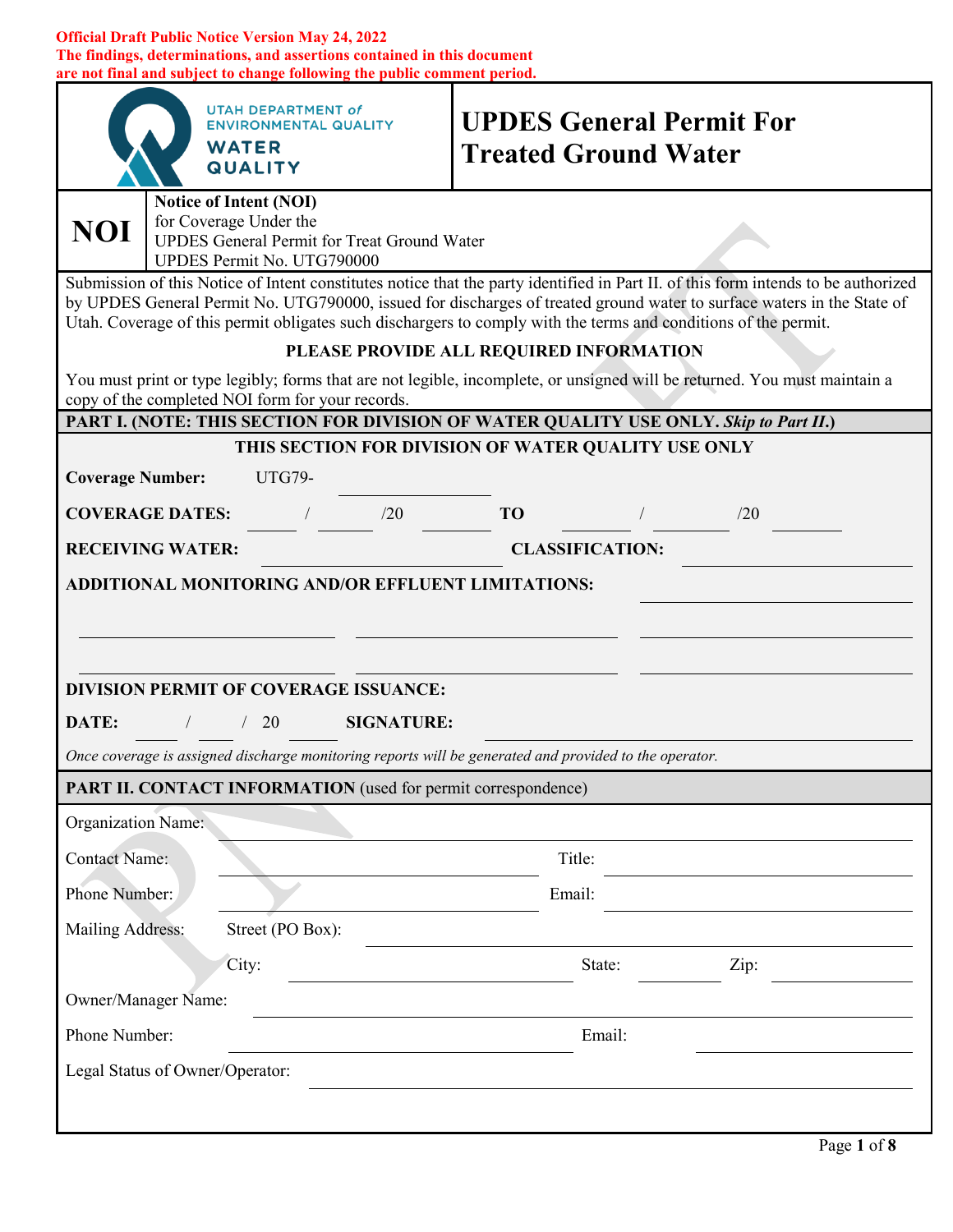

| PART III. PROJECT SITE LOCATION                            |                                                                                                                        |                                                                                                                                                                                                                                                                                                                                                                                                   |              |
|------------------------------------------------------------|------------------------------------------------------------------------------------------------------------------------|---------------------------------------------------------------------------------------------------------------------------------------------------------------------------------------------------------------------------------------------------------------------------------------------------------------------------------------------------------------------------------------------------|--------------|
| Project Lead Name:                                         |                                                                                                                        | Project Lead Phone:                                                                                                                                                                                                                                                                                                                                                                               |              |
| Project Site Name:                                         |                                                                                                                        |                                                                                                                                                                                                                                                                                                                                                                                                   |              |
| Project Street/Location:                                   |                                                                                                                        |                                                                                                                                                                                                                                                                                                                                                                                                   |              |
| City:                                                      | County:                                                                                                                | State:                                                                                                                                                                                                                                                                                                                                                                                            | UTAH<br>Zip: |
| Project Site Phone:                                        |                                                                                                                        |                                                                                                                                                                                                                                                                                                                                                                                                   |              |
| Project latitude and longitude location in degree decimal. |                                                                                                                        |                                                                                                                                                                                                                                                                                                                                                                                                   |              |
|                                                            | Latitude                                                                                                               | Longitude                                                                                                                                                                                                                                                                                                                                                                                         |              |
| <b>PART IV. PROJECT DESCRIPTION</b>                        |                                                                                                                        |                                                                                                                                                                                                                                                                                                                                                                                                   |              |
|                                                            |                                                                                                                        | Description of cleanup site, including a description of the source(s) of contamination and the extent of contamination<br>and any additional contamination anticipated in the local ground water from other possible sources:                                                                                                                                                                     |              |
| <b>PART V. MAP</b>                                         |                                                                                                                        |                                                                                                                                                                                                                                                                                                                                                                                                   |              |
| the map.<br>□ Map Attached                                 |                                                                                                                        | Attach a topographical map of the area extending to at least 1 mile beyond the property boundaries. The map must show the<br>outline of the facility, the location of each of its existing and proposed intake and discharge structures, each of its waste<br>treatment, storage, or disposal facilities, and discharge locations. Include all springs, rivers, and other surface water bodies in |              |
| <b>PART VI. PROJECT DATES</b>                              |                                                                                                                        |                                                                                                                                                                                                                                                                                                                                                                                                   |              |
| Project Start Date:<br>Project Completion Date:<br>Notes:  | If you project ends early, you must file a Notice of Termination (NOT).<br>$\frac{1}{1}$ $\frac{1}{20}$ $\frac{1}{20}$ | Filing your permit will grant you one year of coverage from the filing date regardless of the project duration outlined below.                                                                                                                                                                                                                                                                    |              |
| PART VII. DISCHARGE LOCATION(S)                            |                                                                                                                        |                                                                                                                                                                                                                                                                                                                                                                                                   |              |

List the Latitude and Longitude of the Discharge Point(s) in **degree decimal** with the Receiving Water.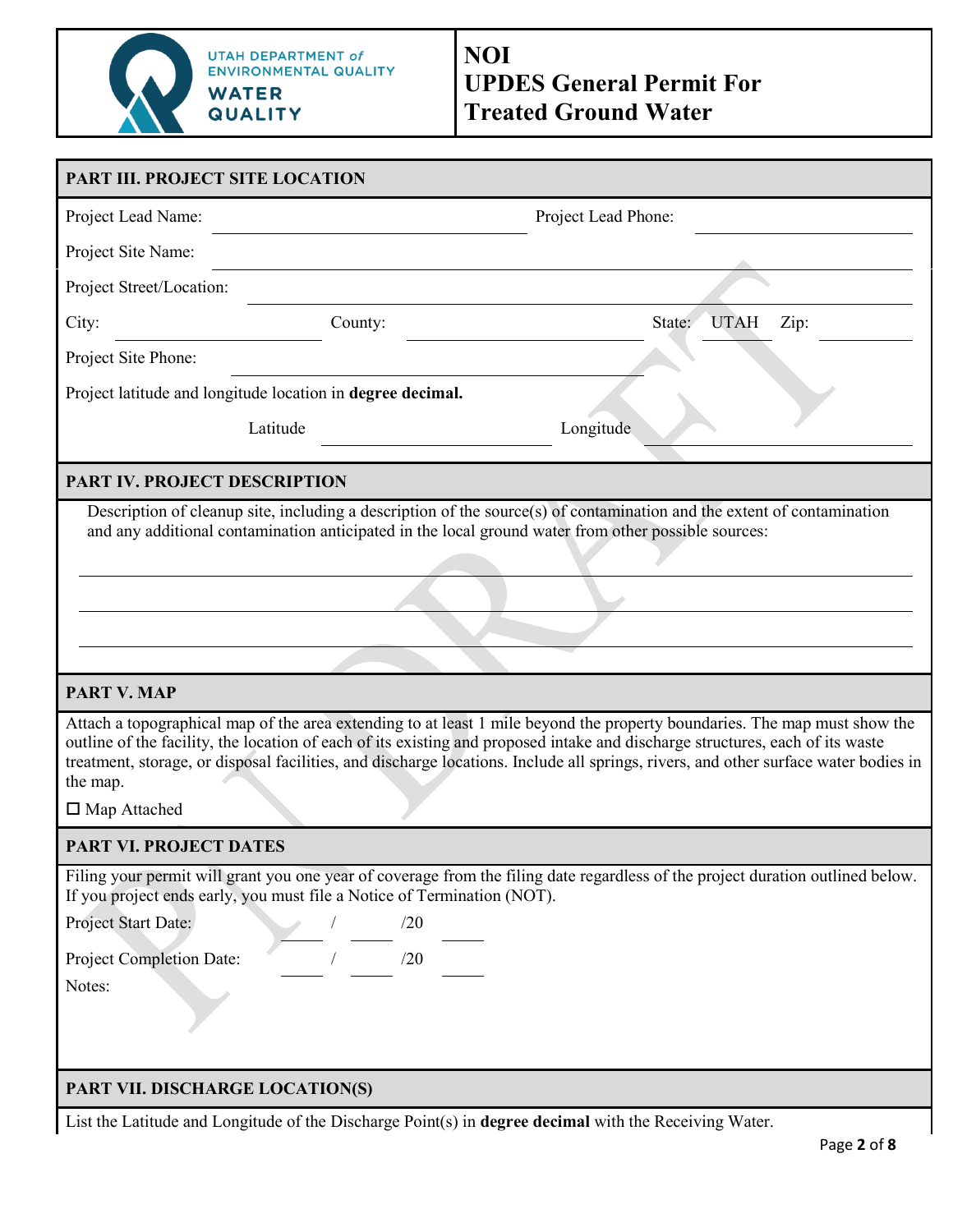

# **NOI UPDES General Permit For Treated Ground Water**

| <b>Outfall No.</b>   | Latitude                                                                                                                                                                                                                                                   | Longitude    | <b>Receiving Surface Waters (Name)</b> |  |  |
|----------------------|------------------------------------------------------------------------------------------------------------------------------------------------------------------------------------------------------------------------------------------------------------|--------------|----------------------------------------|--|--|
|                      |                                                                                                                                                                                                                                                            |              |                                        |  |  |
|                      |                                                                                                                                                                                                                                                            |              |                                        |  |  |
|                      |                                                                                                                                                                                                                                                            |              |                                        |  |  |
|                      |                                                                                                                                                                                                                                                            |              |                                        |  |  |
|                      | Are any of the discharge points located in the Colorado River Basin?                                                                                                                                                                                       | □            | $\Box$ No<br>Yes b                     |  |  |
| 13?                  | Does the receiving water designated uses include Class 1C drinking water as defined by R317-2-<br>Class 1C waters are "Protected for domestic purposes with prior treatment by treatment processes as required by the<br>Utah Division of Drinking Water". |              | $\Box$ Yes<br>□<br>No                  |  |  |
|                      | Is the project located on tribal lands?<br>$\Box$ Yes                                                                                                                                                                                                      | $\square$ No |                                        |  |  |
|                      | If the facility is located on Tribal Lands the permittee must contact EPA Region VIII except for facilities on the<br>Navajo Reservation or the Goshute Reservation, for which the permittee must contact EPA Region IX.                                   |              |                                        |  |  |
|                      | Does the discharge flow into a storm drain before entering the receiving water body?                                                                                                                                                                       |              | $\Box$<br>Yes<br>No                    |  |  |
|                      | Be Advised: Discharges to storm drains must be approved by the storm drain authority/owner.                                                                                                                                                                |              |                                        |  |  |
|                      | Is the project part of the Utah Voluntary Cleanup Program (VCP)?                                                                                                                                                                                           |              | Yes<br>No<br>ΙI                        |  |  |
|                      | Description of Discharge location and conveyance system to live water:                                                                                                                                                                                     |              |                                        |  |  |
|                      |                                                                                                                                                                                                                                                            |              |                                        |  |  |
|                      |                                                                                                                                                                                                                                                            |              |                                        |  |  |
|                      |                                                                                                                                                                                                                                                            |              |                                        |  |  |
|                      |                                                                                                                                                                                                                                                            |              |                                        |  |  |
|                      | PART VIII. INFLUENT AND EFFLUENT CONCENTRATIONS                                                                                                                                                                                                            |              |                                        |  |  |
| concentrations here: | Complete attached Table A and list any additional pollutants (not included in Table A) with influent and/or effluent                                                                                                                                       |              |                                        |  |  |
|                      |                                                                                                                                                                                                                                                            |              |                                        |  |  |
|                      | <b>PART VIII. INFLUENT AND EFFLUENT CONCENTRATIONS continued</b>                                                                                                                                                                                           |              |                                        |  |  |

Discharge **IS** to Class 1C Water: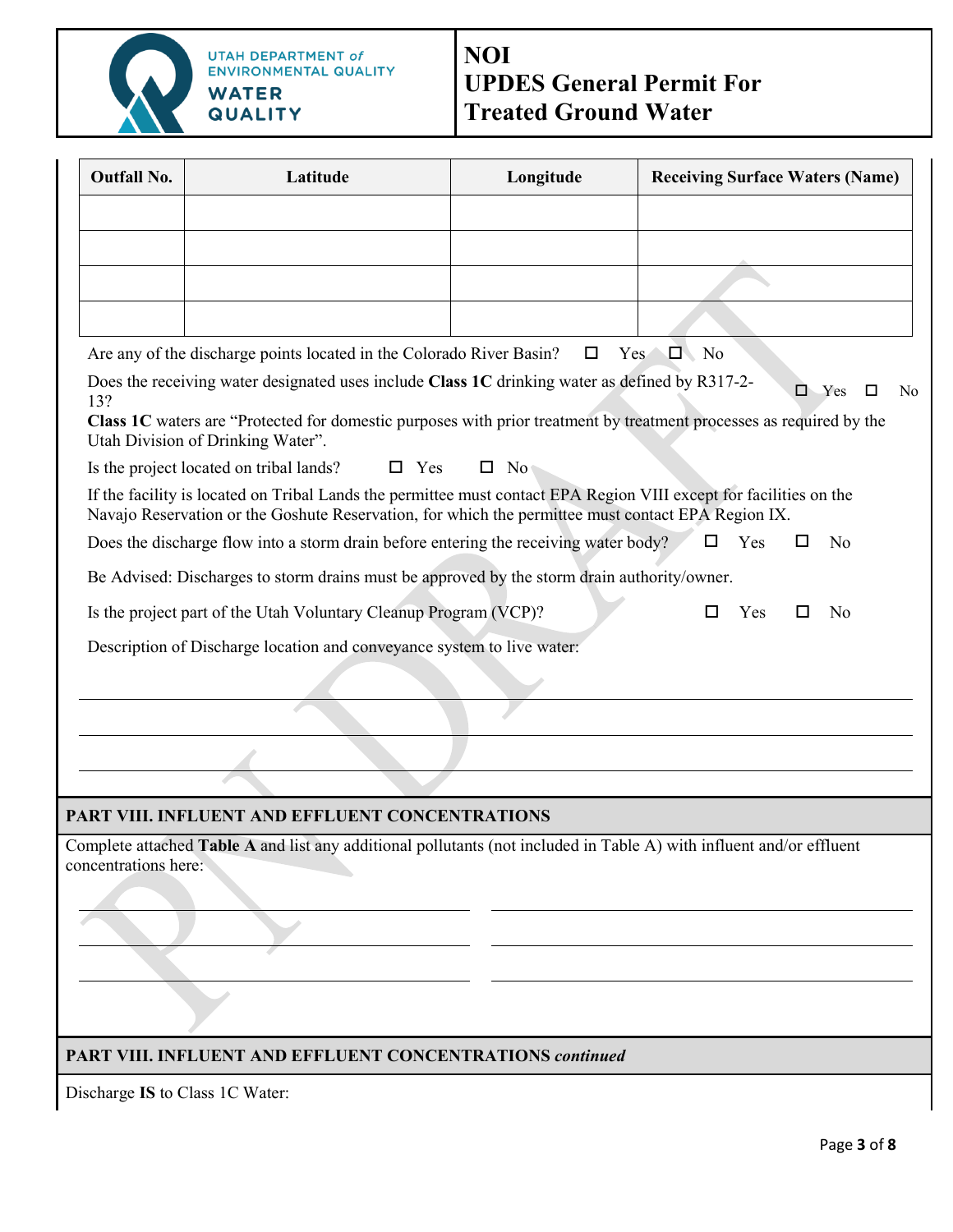

- 1. In addition to completing Table A, influent sampling including total toxic organics (TTO results must be attached. See attached Table B for list of TTO constituents. No permits for discharge to Class 1C Waters will be issued prior to influent sampling being conducted and results received.
- 2. An analysis of alternative disposal methods of the treated ground water must be attached. This analysis must include an economic comparison of the alternative disposal methods. If no other disposal methods are feasible the analysis must demonstrated the consideration of other methods such as trucking and/or discharge to a treatment facility. 3.

Discharge is **NOT** to Class 1C Water:

- 1. In addition to completing Table A, influent sampling including total toxic organics **OR** a report documenting why influent sampling is not needed for this project and an estimation of anticipated influent constituents concentrations.
- 2. In accordance with *Part I.D.* the permittee may petition Total Petroleum Hydrocarbon (TPH-GRO and TPH-DRO) analyses may be substituted for the TTO analyses. If approved maximum daily effluent limitations of 1.0 mg/LTPH-GRO and TPH-DRO will be substituted for the TTO effluent limitation.

### **PART IX. DESCRIPTION OF TREATMENT SYSTEM**

Description of the current or proposed treatment system, including discharge flow rate (attach a flow diagram):

## FLOW DIAGRAM ATTACHED

## **PART X. CERTIFICATION AND SIGNATURE**

*I certify under penalty of law that this submission was prepared under my direction or supervision in accordance with a system designed to assure that qualified personnel properly gather and evaluate the information submitted. Based on my inquiry of the person or persons who manage the system, or those person(s) directly responsible for gathering the information, the information submitted is, to the best of my knowledge and belief, true, accurate, and complete. I am aware that there are significant penalties for submitted false information, including the possibility of fine and imprisonment for knowing violations. I further certify that the applicant has sufficient title, right or interest in the property where the proposed activity occurs.* 

**PRINT Signatory Authority Signature Title Date**

## **PART XI. ADDITIONAL APPLICATIONS AND APPROVALS**

- 1. You may need to file for a temporary application to appropriate water rights form the Division of Water Rights. Call 801.583.7240 for more information.
- 2. You may need to obtain approval from the Division of Air Quality if any air stripping equipment is to be employed at the cleanup site. Call 801.536.4000 for more information.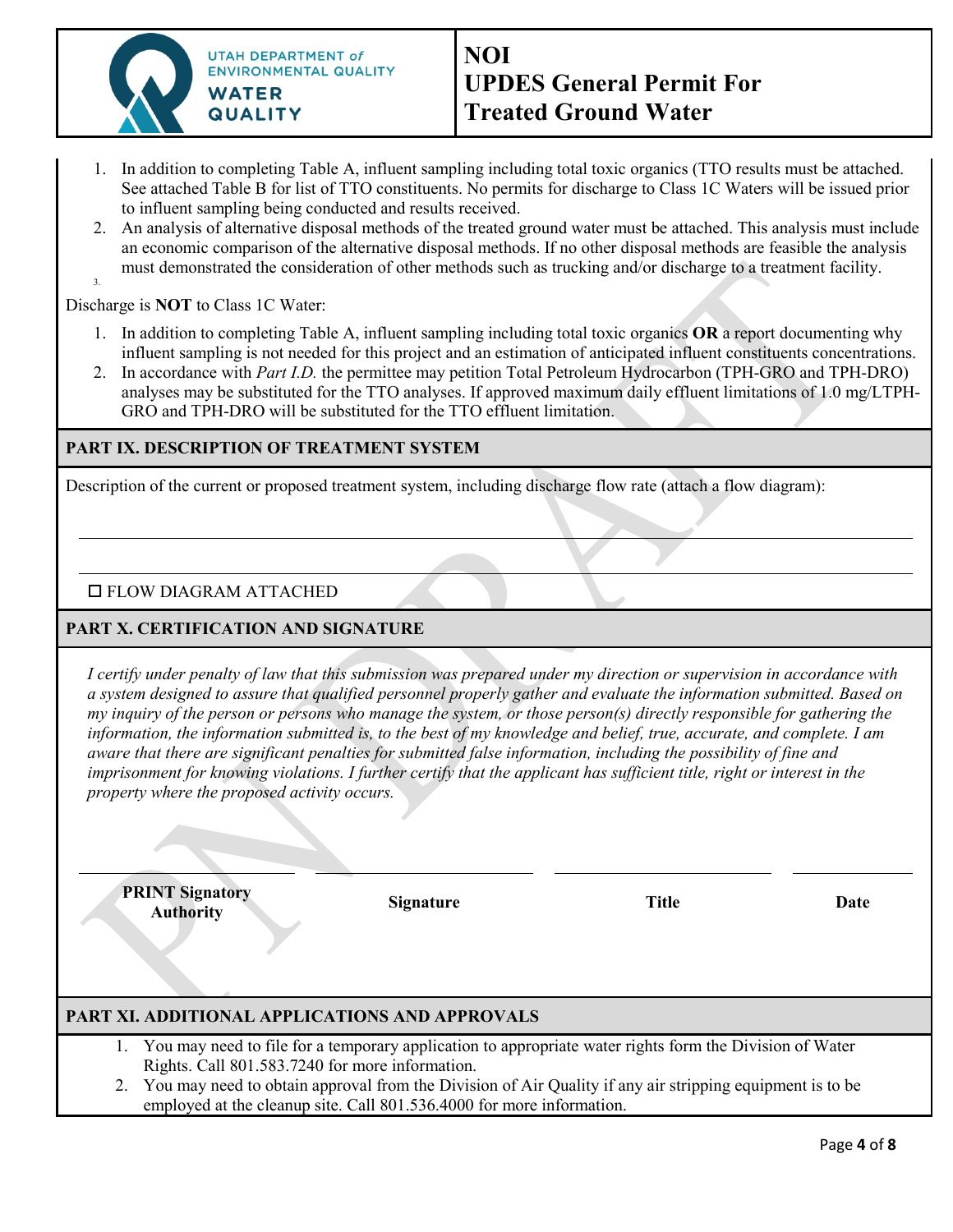

## *The Division of Water Quality may request addition information.*

Important:

The UPDES Permit Application, must be signed as follows: (Refer to *Part IV.G. Signatory Requirements,* of the General Permit.)

- 1) For a corporation, a responsible corporate officer shall sign the NOT, a responsible corporate officer means:
	- a. A President, secretary, treasurer, or vice-president of the corporation in charge of a principal business function, or any other person who performs similar policy- or decision-making functions for the corporation; or
	- b. The manager of one or more manufacturing, production, or operating facilities, if
		- i. The manager is authorized to make management decisions that govern the operation of the regulated facility, including having the explicit or implicit duty of making major capital investment recommendations, and initiating and directing other comprehensive measures to assure long term environmental compliance with environmental statutes and regulations:
		- ii. The manager can ensure that the necessary systems are established or actions taken to gather complete and accurate information for permit application requirements; and
		- iii. Authority to sign documents has been assigned or delegated to the manager in accordance with corporate procedures.
- 2) For a partnership of sole proprietorship, the general partner or the proprietor, respectively; or
- 3) For a municipality, state or other public agency, either a principal executive officer or ranking elected official shall sign the application; in this subsection, a principal executive officer of any agency means;
	- a. The chief executive officer of the agency; or
	- b. A senior executive officer having responsibility for the overall operations of a principal geographic unit or division of the agency.

## **Where to File the UPDES Permit Application form:**

Please submit the original form with signature via the DWQ Electronic Documents Submission Portal:

<https://deq.utah.gov/water-quality/water-quality-electronic-submissions>

You can also send by mail or hand deliver to the below address. Remember to retain a copy for your records.

**Division of Water Quality Department of Environmental Quality 195 North 1950 West PO Box 144870 Salt Lake City, UT 84114-4870** 

## **TABLE A**

## **Analysis of Treatment System Influent and Effluent**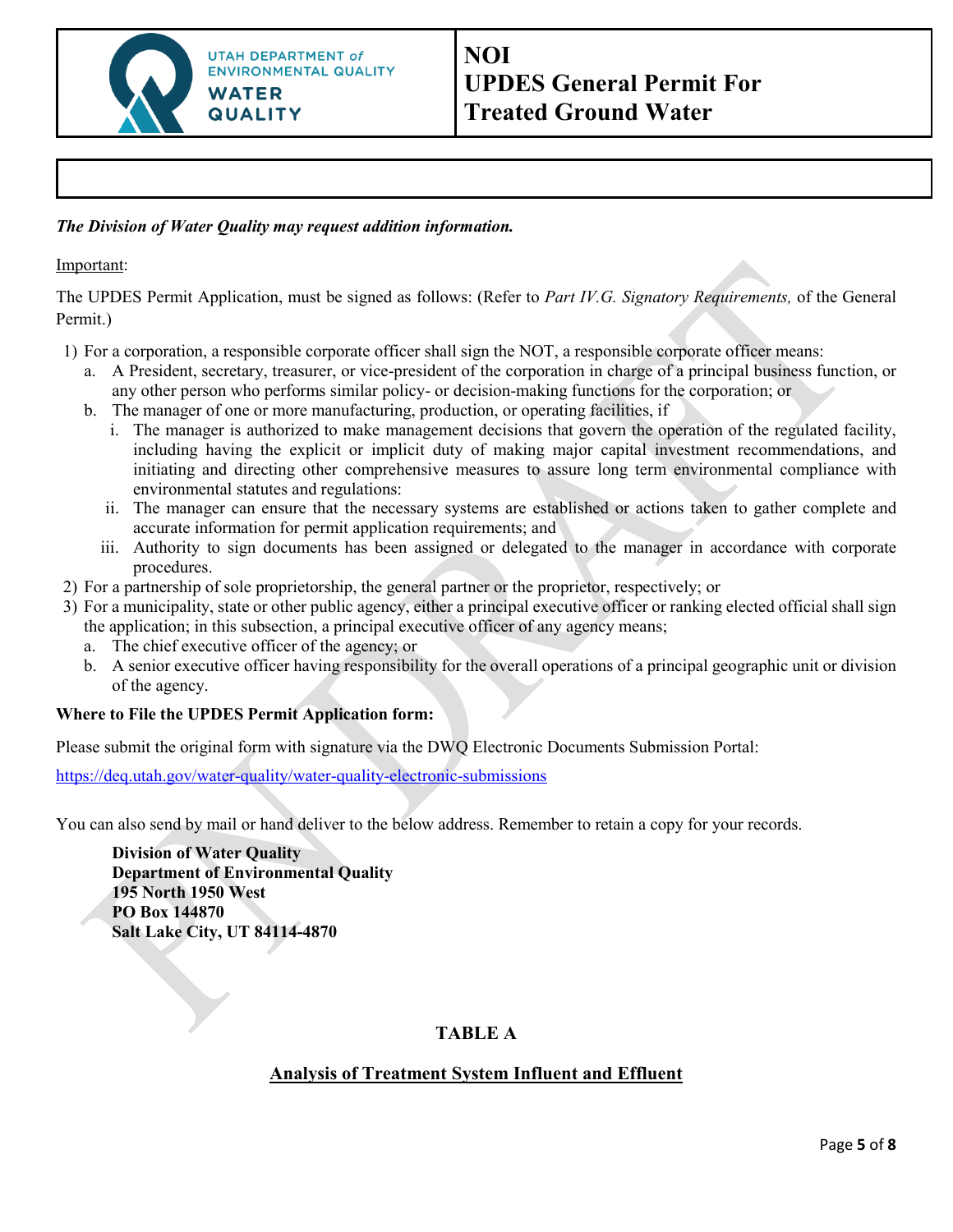

You must report concentrations for each pollutant listed. Please refer to Part I.D. and Part I.E. of the permit or NOI to determine if actual influent values are required or if estimated values will be accepted.

| Are influent values: | <b>Estimated</b> | Actual |
|----------------------|------------------|--------|
| Are effluent values: | <b>Estimated</b> | Actual |

|                                         | <b>Influent</b> |                      |                                    | <b>Effluent</b> |                      |                             |
|-----------------------------------------|-----------------|----------------------|------------------------------------|-----------------|----------------------|-----------------------------|
| <b>Parameters</b>                       | Avg<br>(mg/L)   | <b>Max</b><br>(mg/L) | <b>Number of</b><br><b>Samples</b> | Avg<br>(mg/L)   | <b>Max</b><br>(mg/L) | Number of<br><b>Samples</b> |
| pH (range in standard units)            |                 |                      |                                    |                 |                      |                             |
| <b>Total Suspended Solids</b>           |                 |                      |                                    |                 |                      |                             |
| <b>Total Dissolved Solids</b>           |                 |                      |                                    |                 |                      |                             |
| <b>Total Lead</b>                       |                 |                      |                                    |                 |                      |                             |
| Oil & Grease                            |                 |                      |                                    |                 |                      |                             |
| Benzene                                 |                 |                      |                                    |                 |                      |                             |
| Toluene                                 |                 |                      |                                    |                 |                      |                             |
| Ethylbenzene                            |                 |                      |                                    |                 |                      |                             |
| Xylenes                                 |                 |                      |                                    |                 |                      |                             |
| Naphthalene                             |                 |                      |                                    |                 |                      |                             |
| <b>MTBE</b>                             |                 |                      |                                    |                 |                      |                             |
| TTO's<br>(attach full list if required) |                 |                      |                                    |                 |                      |                             |

**TABLE B Metals Detection to Determine Required Monitoring** 

| <b>Effluent Characteristics</b> | Results $(mg/L)$ | <b>Effluent Limitations (mg/L)</b> |
|---------------------------------|------------------|------------------------------------|
|                                 |                  |                                    |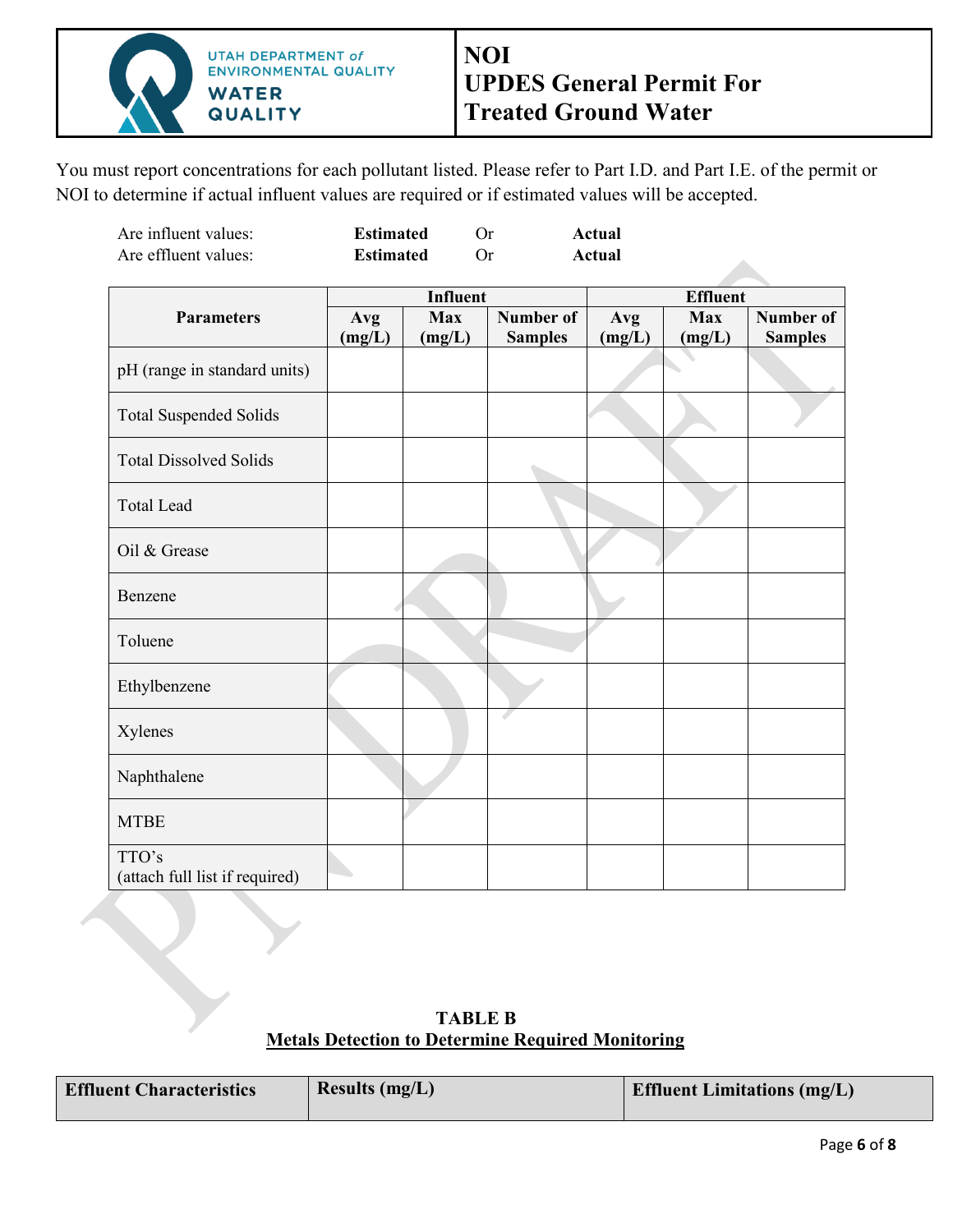

UTAH DEPARTMENT of<br>ENVIRONMENTAL QUALITY **WATER QUALITY** 

# **NOI UPDES General Permit For Treated Ground Water**

| Arsenic          | 0.01 / 0.10 |
|------------------|-------------|
| <b>Barium</b>    | 1.0         |
| <b>Beryllium</b> | 0.0004      |
| Cadmium          | 0.026       |
| Chromium         | 0.05/0.10   |
| <b>Copper</b>    | 0.003       |
| Mercury          | 0.002       |
| Selenium         | 0.05        |
| <b>Silver</b>    | 0.05        |
| Zinc             | 0.04        |